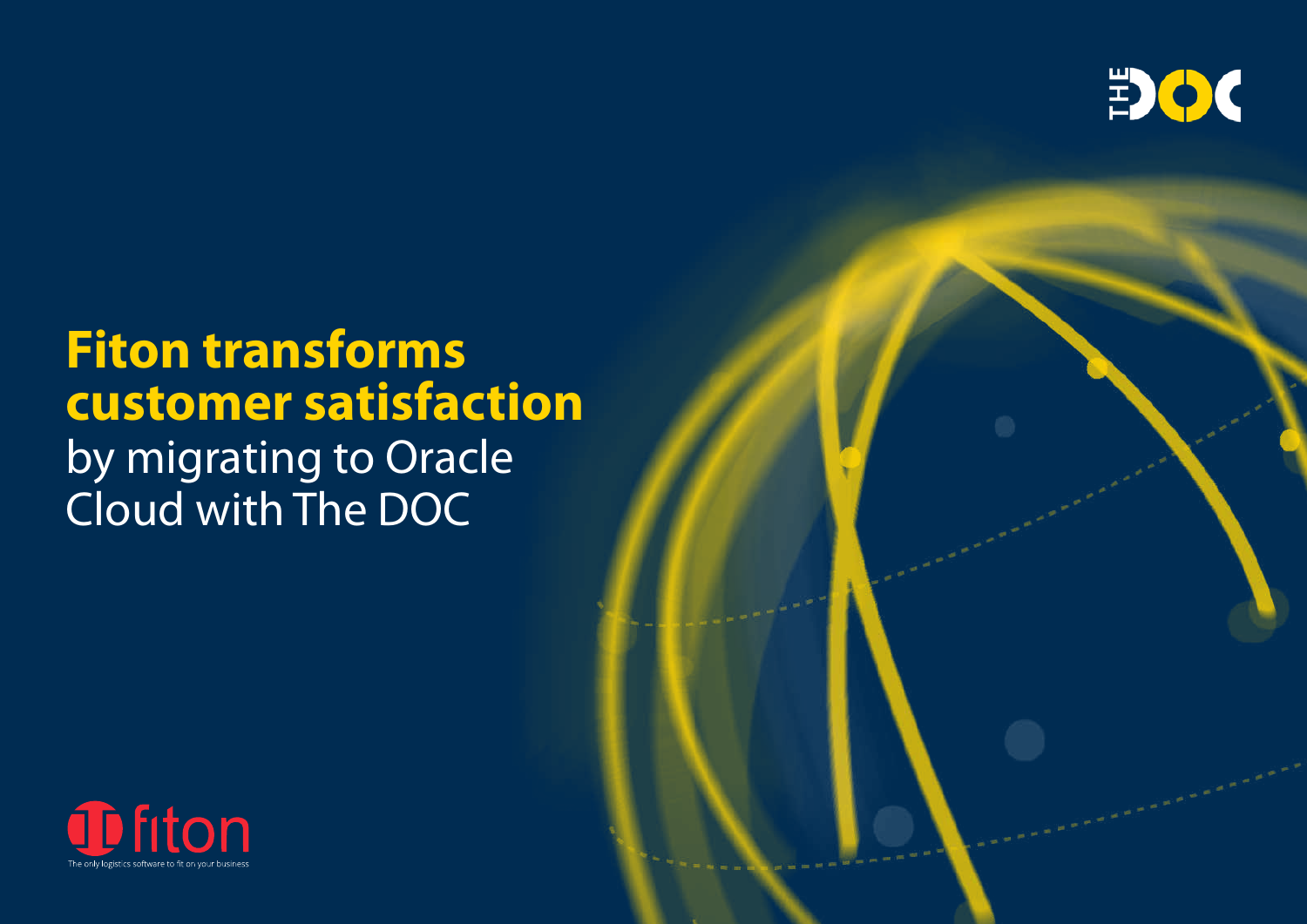**By working with The DOC, Fiton has improved performance, scalability and freed up resources.**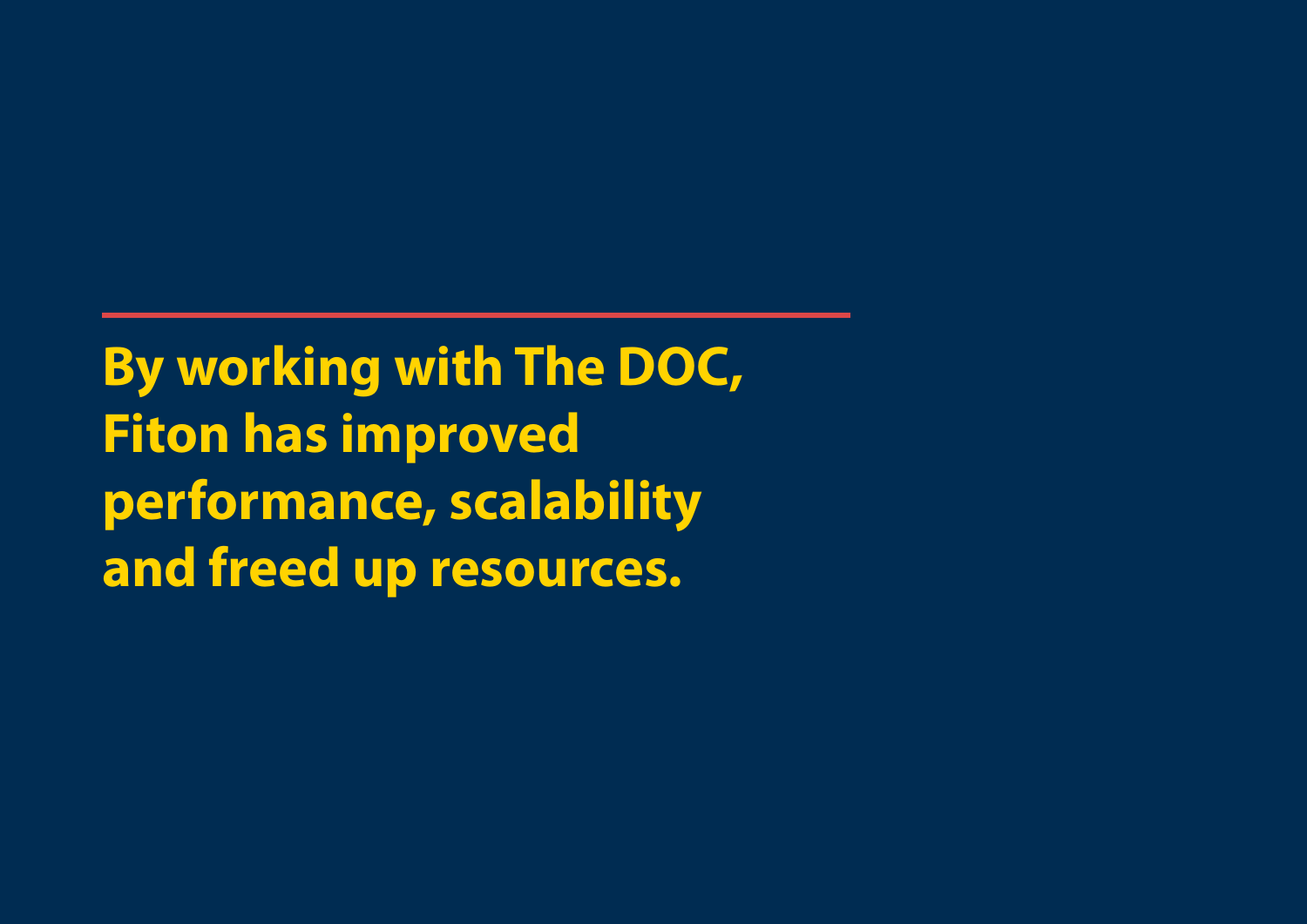### **The Challenge: Unreliable, unscalable legacy databases limit customer satisfaction**

**More than 180 customers around the world use Fiton's on-premises datacenter to manage their mission-critical logistics operations.** 

They frequently experienced huge performance problems and even sometimes downtime. These issues limited their ability to successfully manage international freight and customs regulations.

When its infrastructure had reached capacity, it couldn't scale its operations. All this caused was a significant barrier to Fiton's ambitious growth plans.

The company's database managers were spending the majority of their time reacting to issues, rather than focusing on adding value for customers. Between system downtime and

performance issues, Fiton was concerned that it might lose some of its key customers.

Feedback from a customer open day lead Fiton to decide it needed a cloud solution that would not only improve uptime and deliver consistent performance for its customers, but would also enable the company to scale its operations as and when it needed.

> **"Offloading responsibility to The DOC and Oracle has meant that our technical staff are now free to work on improving functionality and innovation – it's where we're adding real additional value for our customers.**

**Patrick Bal, Owner, Fiton Fiton has to ensure its critical databases are available 24/7/365.**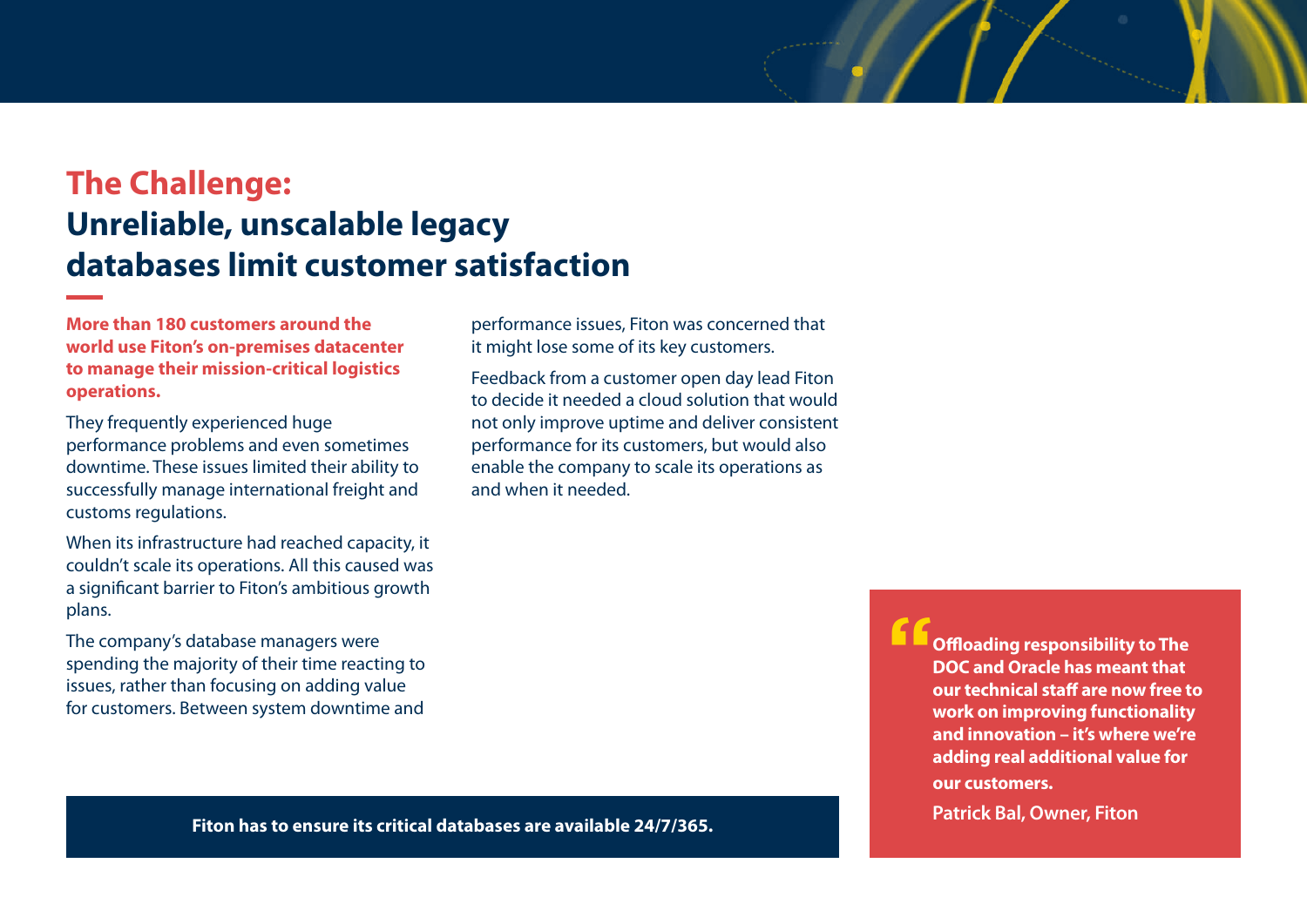## **The Solution: A large-scale cloud migration to help boost performance**

Fiton decided to work with an experienced Oracle partner to ensure a smooth migration. It turned to The DOC: a Netherlands based Oracle partner Fiton already had an existing relationship with.

This was exactly on target with its schedule and happened without causing any disruption to customers.

Oracle Cloud's comprehensive worldwide coverage, instant scalability, and focus on security mean that Fiton can manage countless customers in the cloud, without placing unnecessary pressure on its in-house teams.

The solution also conforms to several local and international data protection standards, enabling Fiton's customers to use its software across multiple territories.

**Patrick Bal, Fiton's owner, reflected on the early stages of working with The DOC:**

**The addition to solving the scalability and performance issues we were having with our on-premises infrastructure, one of our main priorities was to offload all our maintenance responsibilities to a trusted and experienced vendor. That's why The DOC's 24/7/365 monitoring capabilities immediately caught our attention.**

**Fiton transferred the majority of its customers – over to Oracle Cloud in just 3 weeks.**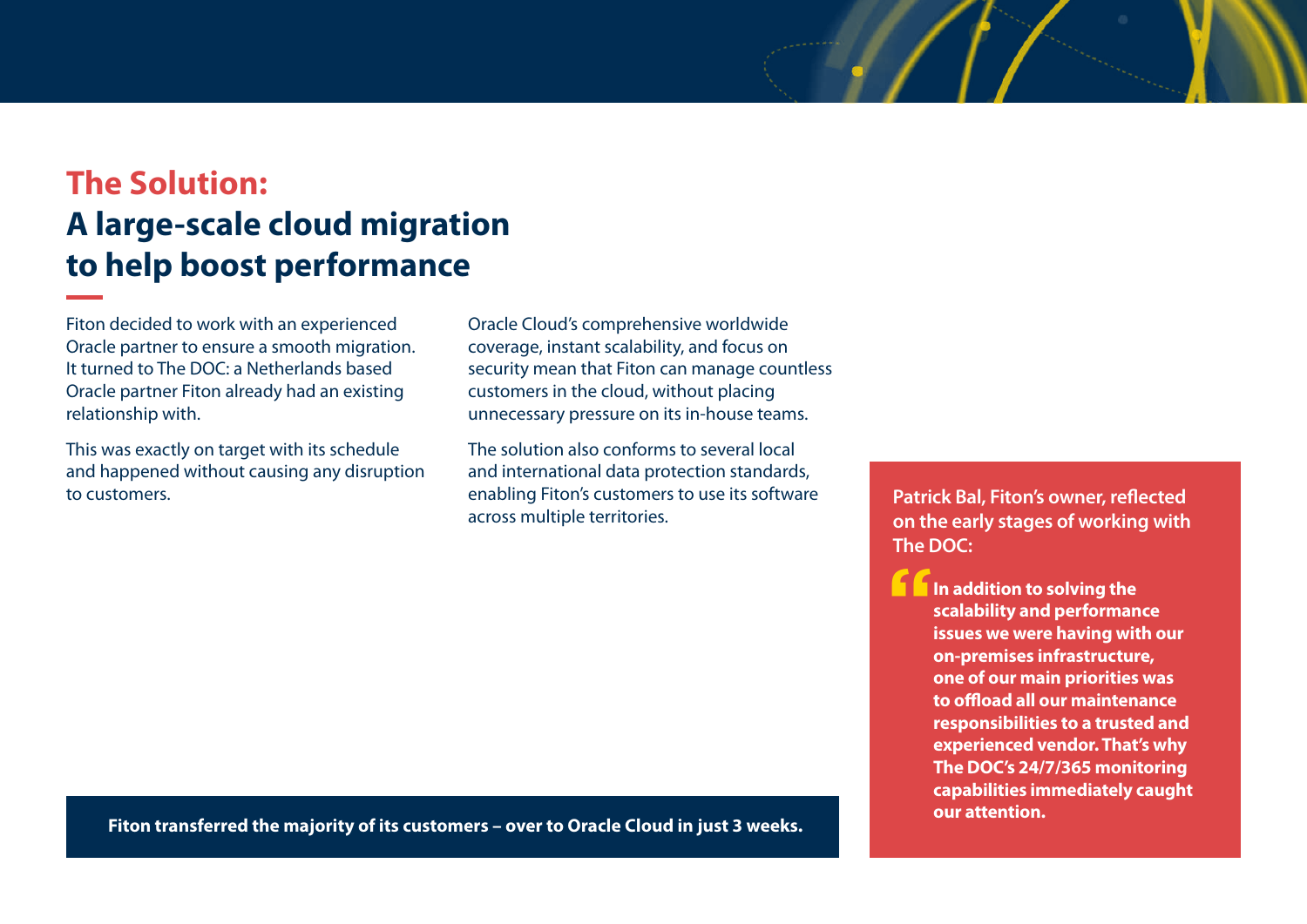## **The Results: Improved customer satisfaction and time to focus on innovation**

**Hosting its services in the cloud now means that Fiton can serve more customers without impacting performance.** 

The company now also has virtually limitless scalability options and can easily adopt new technologies as they're released by Oracle in the future.

Moving to the cloud with Oracle and The DOC has given Fiton a degree of freedom that they never thought possible when hosting systems on-premises.

Not only has it removed the manual labor of database management and reactive patching and repairs, but it has also given the company complete peace of mind that its customers are being looked after wherever they are, **2** 

The future continues to look bright for Fiton. In addition to moving its remaining on-premises customers to the cloud, the Company is also considering working with The DOC to achieve more advanced analytics capabilities using Oracle Cloud – enabling its customers to gather critical operational insights.

**Within six months of migrating, Fiton has higher levels of customer satisfaction. Customers are now so satisfied with their performance and uptime that they're actively asking for Fiton to add new functionality.** 

**The DOC's support is something that Patrick Bal truly appreciates:**

**At first we thought cloud migration at this scale was a gamble. But since going live, everything from performance to day-to-day management has exceeded our expectations. interests.**

**Migrating our services to Oracle Cloud with The DOC has helped us significantly improve performance, to the point where we're now considered a frontrunner in the Netherlands.**

**Offloading responsibility to The DOC and Oracle has meant that our technical staff are now free to work on improving functionality and innovation – it's where we're adding real additional value for our customers.**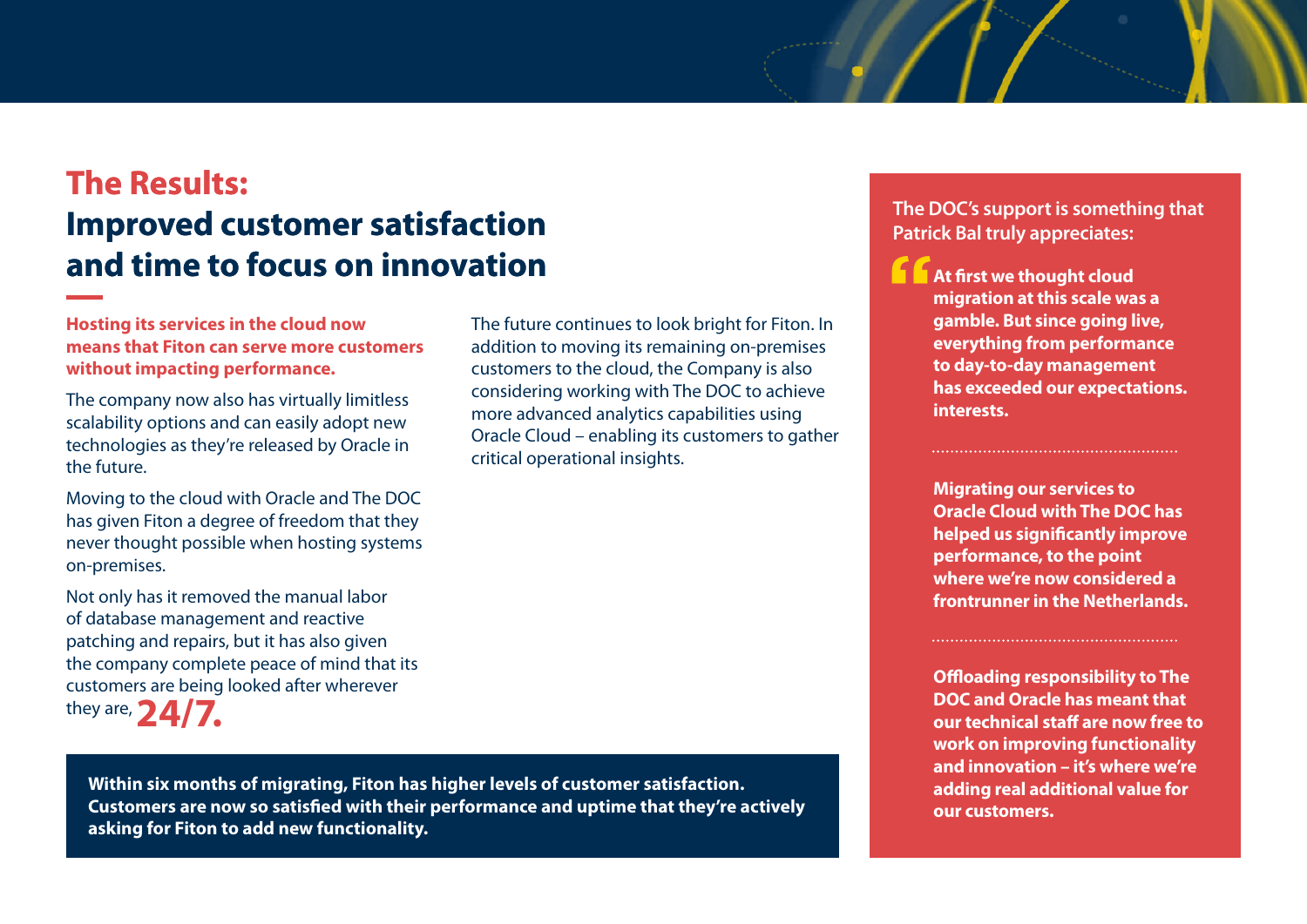# **About Fiton**

Based in Zwijndrecht, The Netherlands, Fiton has been supplying logistics management software to companies across the globe for more than 12 years. From freight forwarding and customs regulations, to warehousing and container management, Fiton provides end-to-end ISO 9001-certified solutions for hundreds of multinational logistics companies.